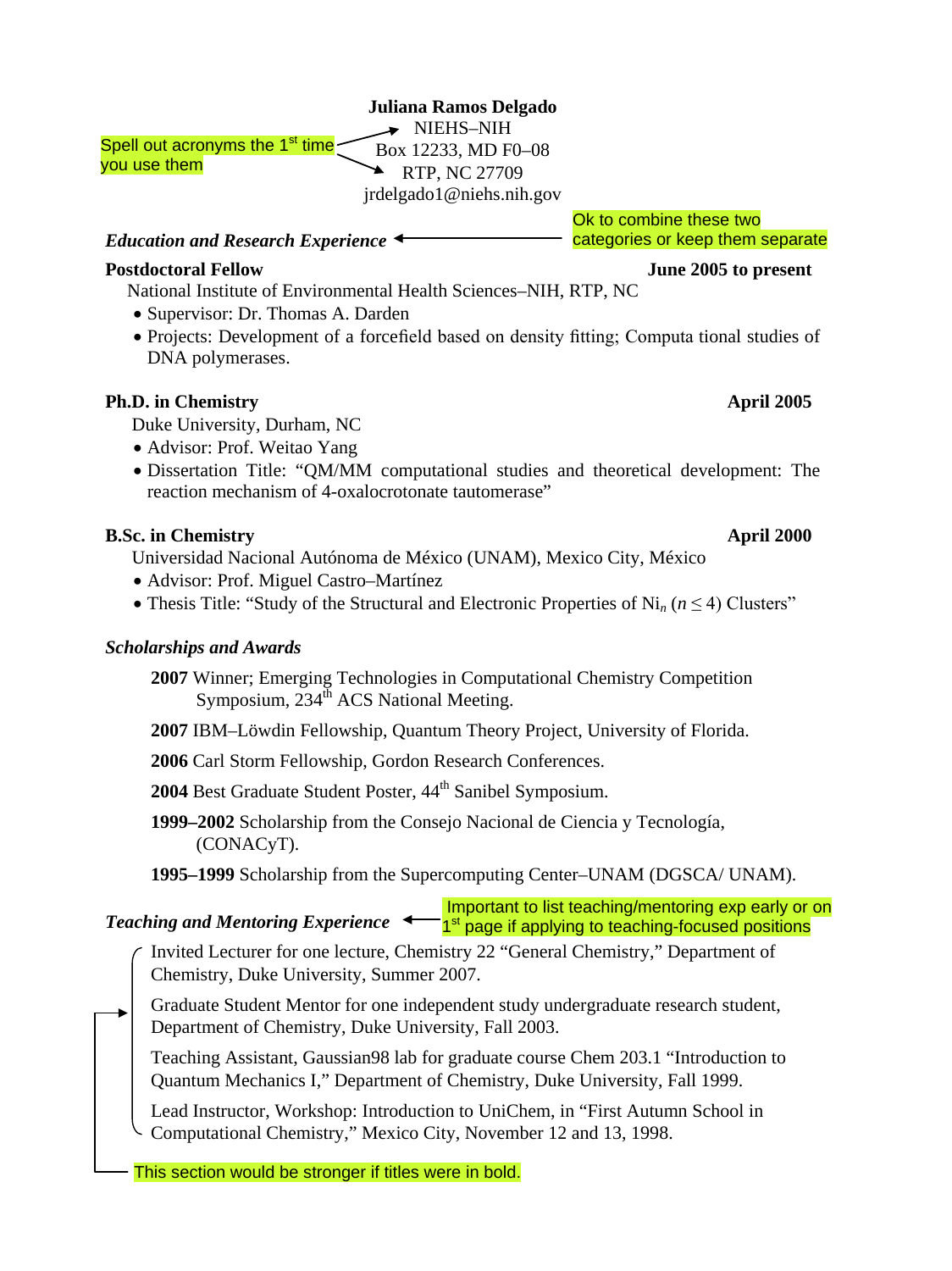# *Invited Talks*

Laboratory of Computational Biology (LCB) group meeting, "Catalytic mechanism of human DNA polymerase  $\lambda$  with Mg<sup>2+</sup> and Mn<sup>2+</sup> from *ab initio* QM/MM studies", LCB, NHLBI–NIH, Bethesda, MD, April 2008.

Physical Chemistry seminar series, "QM/MM theoretical study of enzymatic reaction mechanisms", Centro de Investigación y Estudios Avanzados–IPN, Department of Chemistry, Mexico City, August 2007.

Theoretical Chemistry seminar series, "QM/MM computational studies and theoretical development: The reaction mechanism of 4–oxalocrotonate tautomerase", Universidad Nacional Autónoma de México (UNAM), Department of Chemistry, Mexico City, March 2005.

here would be helpful

**More** space

> Physical Chemistry seminar, "QM/MM computational studies and theoretical development: The reaction mechanism of 4–oxalocrotonate tautomerase", Universidad Autónoma Metropolitana (UAM), Department of Chemistry, Mexico City, March 2005.

*Congresses and Symposia Talks*  Punctuation (commas, semi-colons, etc.) go *inside* quote marks

"The Gaussian electrostatic model: Towards a molecular density based force field"; Thirteenth International Workshop on Quantum Systems in Chemistry and Physics, East Lansing, MI, July 2008.

"Generalization of the Gaussian Electrostatic Model: A molecular density based force field"; Emerging Technologies in Computational Chemistry Competition, 234<sup>th</sup> ACS National Meeting, Boston, MA, August 2007.

"Extensions of the Gaussian Electrostatic Model", 121<sup>st</sup> NC–ACS Sectional Conference, Durham, NC, April 2007.

"Towards a force field based on density fitting"; Thomas Kuhn Paradigm Shift Award Competition, 231<sup>st</sup> ACS National Meeting, Atlanta, GA, March 2006.

"Protein Backbone Contributions to 4–Oxalocrotonate Tautomerase Catalysis: Understanding from Experiment and Theory", 118<sup>th</sup> NC–ACS Sectional Conference, Durham, NC, April 2004.

# *Posters*

"Catalytic mechanism of human DNA polymerase  $\lambda$  with Mg<sup>2+</sup> and Mn<sup>2+</sup> from *ab initio* QM/MM studies"; 32nd Reaction Mechanisms Conference, Chapel Hill, NC, June 2008.

"Generalization of the Gaussian Electrostatic Model: A force field based on density fitting"; 47<sup>th</sup> Sanibel Symposium, St. Simons Island, GA, February 2007.

"Generalization of the density fitting based Gaussian Electrostatic Model: Extension to arbitrary angular moment, distributed multipoles and computational speedup", Computational Chemistry GRC, Les Diablerets, Switzerland, October 2006.

"Molecular Properties from Density Fitting: Part  $\Gamma$ ";  $45^{\text{th}}$  Sanibel Symposium, St. Simons Island, GA, March 2005.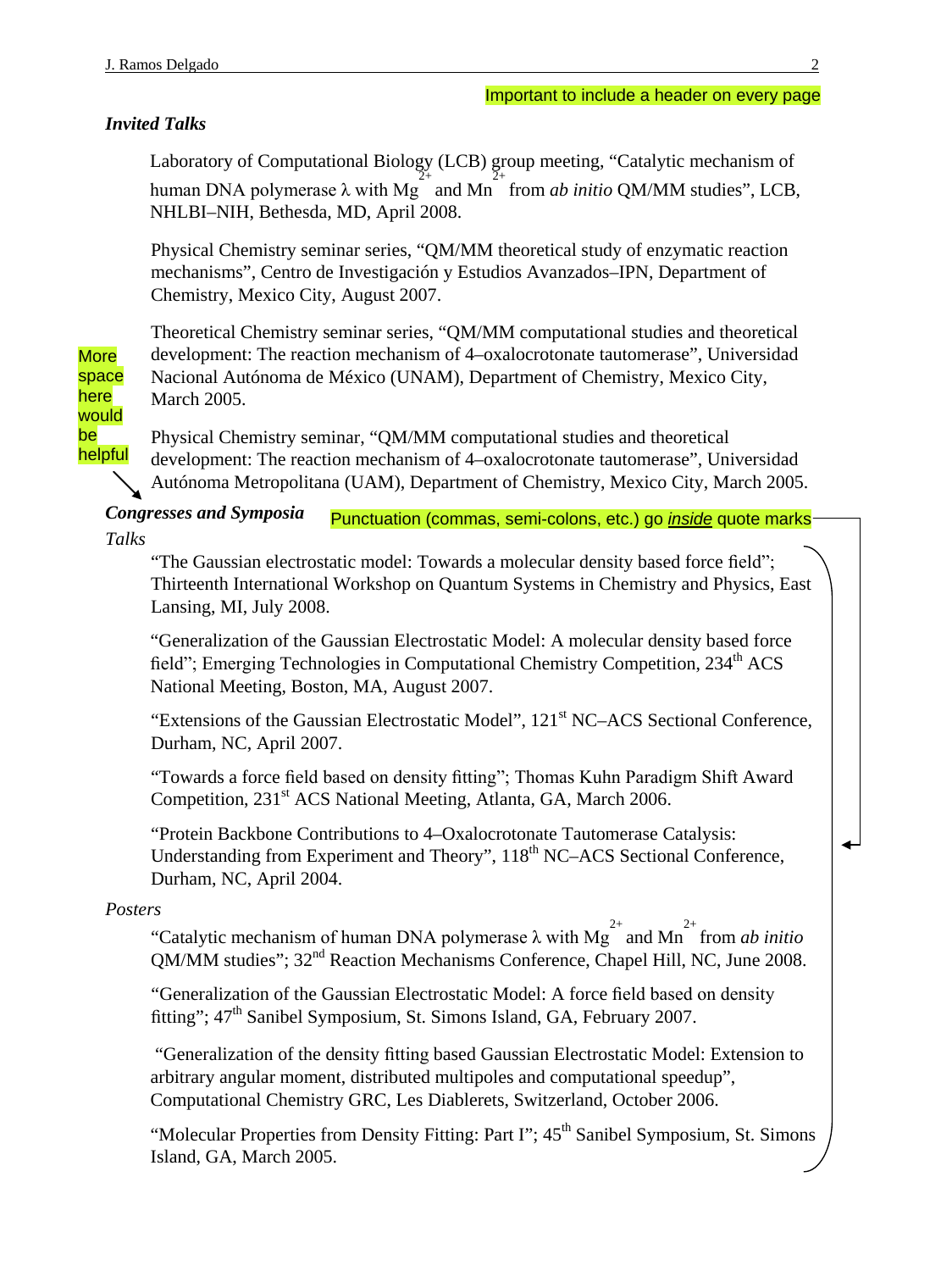"Protein Backbone Contributions to 4–Oxalocrotonate Tautomerase Catalysis: Understanding from Experiment and Theory";  $44<sup>th</sup>$  Sanibel Symposium, St. Augustine, FL, March 2004.

"OM/MM Study of the Reaction Mechanism of 4–Oxalocrotonate Tautomerase";  $223<sup>rd</sup>$ ACS National Meeting, Orlando, FL, April 2002.

"DFT Study of the Structural and Electronic Properties of Small Ni*<sup>n</sup>* (*n*=2–4) Clusters"; XXXIX Sanibel Symposium, St. Augustine, FL, March 1999.

### *Service*

Invited Volunteer Speaker, Phillips Middle School, Chapel Hill, NC, Oct. 2007 and Brentwood Elementary School, Raleigh, NC, March 2008.

Panelist, Howard Hughes Summer Program–Career Panel, Biology Department, Duke University, July 2007.

Chief Reviewer, Chemistry and Biophysics study section, "Fellows Award for Research Excellence" (FARE) competition, National Institutes of Health 2006.

Graduate Student Assistant, "Chemistry for Executives" Program, Department of Chemistry, Duke University, Summer 2000.

Organizing Committee Member, "First Autumn School in Computational Chemistry", Mexico City, November 1998.



Journal of Molecular Graphics and Modeling

Chemical Physics

Journal of the American Chemical Society

### *Professional Affiliations*

Sigma Xi American Chemical Society Phi Lambda Upsilon

### *Publications*

1. **Delgado J.R.**, Hollenbeck, KJ, Andrushkiw, G, Lee, WY, Major, B, Lozniak, J, "Title of Publication", in *Book Title*, Editor Names, Publisher Name, 2008 (accepted).

2. **Delgado J.R.**, Hollenbeck, KJ, Andrushkiw, G, Lee, WY, Major, B, Lozniak, J, "Title of Publication", *Name of Journal*, in press, 2008.

3. **Delgado J.R.**, Hollenbeck, KJ, Andrushkiw, G, Lee, WY, Major, B, Lozniak, J, Bickel, HW, "Title of Publication", *Name of Journal*, **108**, 1905–1912, 2008.